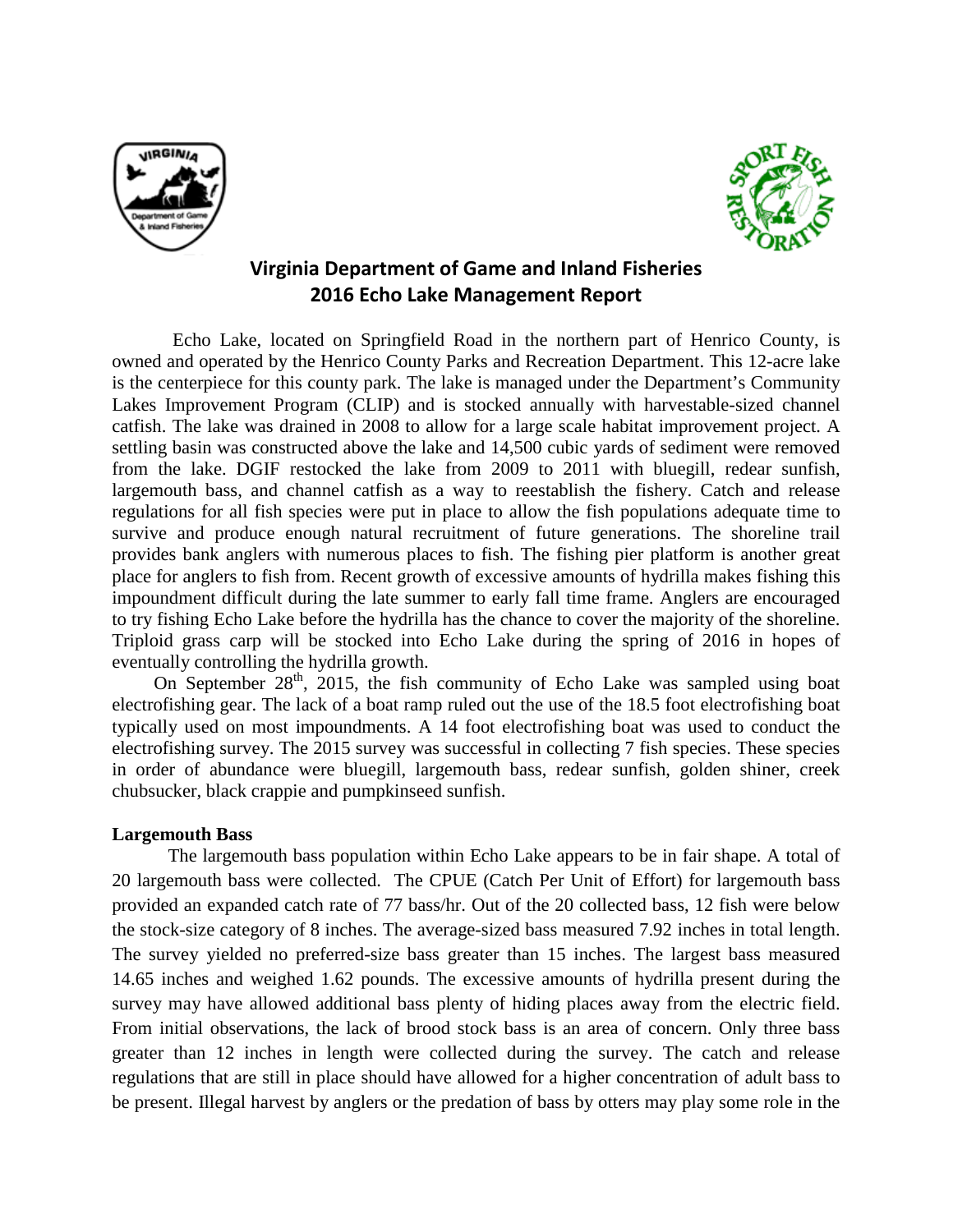limited presence of bass greater than 12 inches in length. To protect the adult bass population, the bass will continue to be managed under the current catch and release regulation.



Figure 1. Length frequency of largemouth bass collected from electrofishing survey of Echo Lake on September  $28<sup>th</sup>$ , 2015.

Weights were taken on largemouth bass to calculate relative weight values. Relative weight values are an indication of body condition. A value from 95 to 100 represents a fish that is in the healthy range and finding a decent amount of food. The higher the value, the better the condition of the fish in terms of overall body mass. The relative weight value for the eight stocked-sized bass was 93. This value is slightly below the desired range and may reflect some difficulties that the bass have in finding suitable food within the dense hydrilla mats.

## **Bluegill and Redear Sunfish**

The survey collected 213 bluegill for a catch rate of 816 fish/hr. This catch rate is extremely high when compared to the catch rates of the other fish species. The size distribution of collected bluegill ranged from 3 to 17 centimeters  $(1 - 6$  inch range). The largest bluegill measured 6.77 inches. The abundance of juvenile bluegill brought the average size down to 3.3 inches. The survey produced a total of 107 stock-sized bluegill, with only 5 of these fish reaching the desired quality-size classification of 15 centimeters (5.9 inches). Relative weight data of the stock-sized fish was 93, while the relative weight data of the quality-sized fish was less impressive at a value of 87. It appears a large proportion of the nutrients flowing into Echo Lake are being used for the growth of submerged aquatic vegetation instead of primary productivity and zooplankton growth.

The survey yielded a limited abundance of redear sunfish with only 10 collected (CPUE  $= 38$  fish/hr). The redear sunfish size distribution was nothing to write home about with fish in